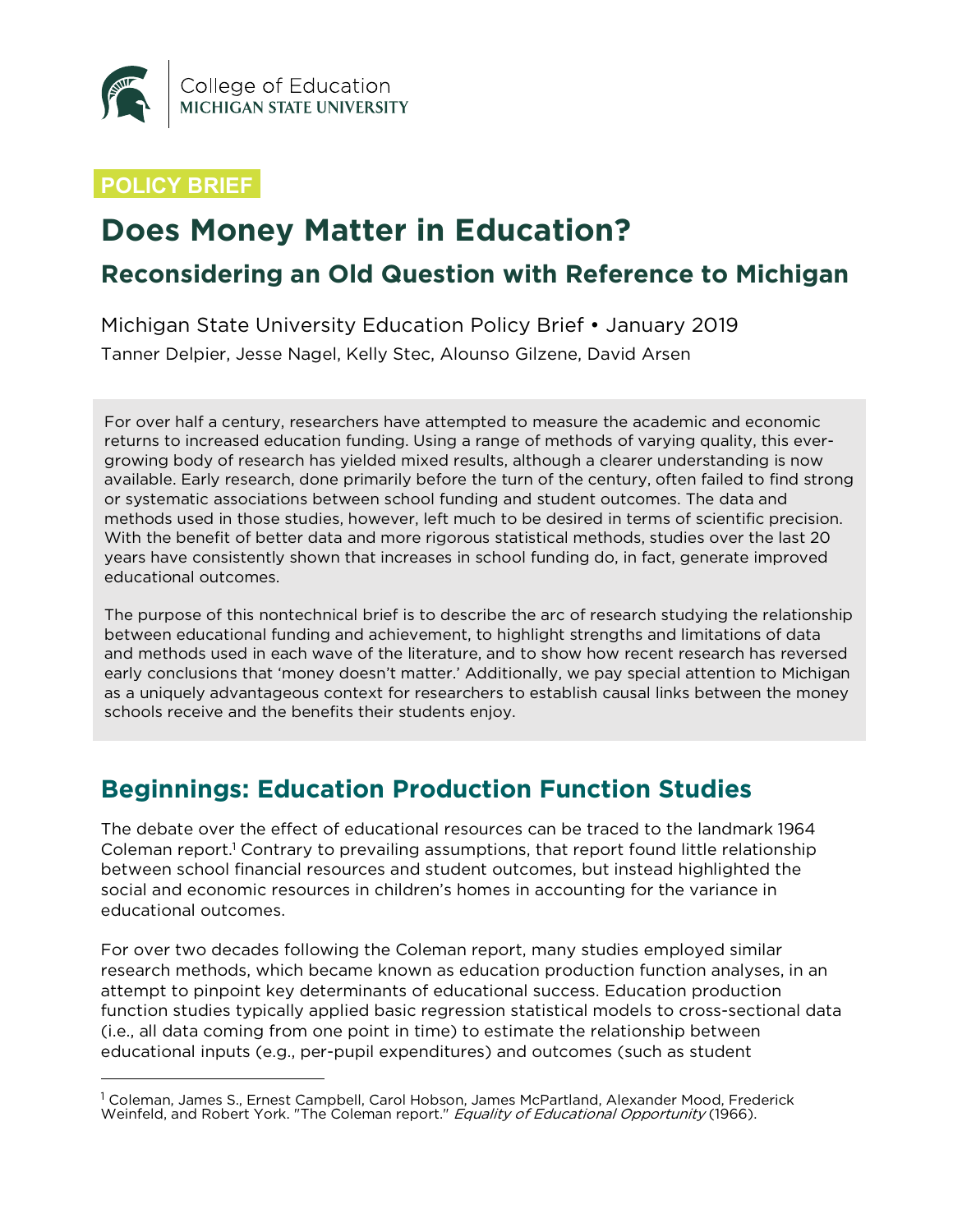achievement, educational attainment, or lifetime income), while holding other variables constant.

Despite the rapid expansion of the field, early production function research employed weak data and statistical methods when compared to modern research. Importantly, these analyses could at best only identify correlations between inputs and outcomes, but could not assess the existence of cause and effect relationships.

Early production function research employed weak data and statistical methods when compared to modern research.

In 1986, and again in 1997, Eric Hanushek published surveys of the education production function literature.2 Hanushek counted the number of studies that found positive, negative, and no significant relationships between educational inputs and outcomes. Since substantial shares of the studies had conflicting or statistically insignificant findings, he concluded that "no strong or systematic relationship between school expenditures and student performance" existed (p. 1162). Hanushek's surveys become very widely known and helped to establish a new narrative in policy discussions that 'money doesn't matter' in schools.

## **Reconsidering Early Production Function Research**

The surprising conclusions of both the Coleman report and Hanushek's literature reviews were subsequently drawn into questioned by researchers who reexamined the underlying data.

Two studies, by Konstantopolous and Borman and Borman and Dowling, used more robust statistical methods to re-analyze Coleman's data. $3$  Both studies reversed the original Coleman report findings, and concluded that increased school resources are in fact associated with improved student outcomes even after accounting for students' family background.

Other studies revisited the methods Hanushek used to review education production function studies. Academic researchers have established rigorous procedures for metaanalyses that seek to synthesize the results of multiple studies in order to develop consensus around their findings. Hanushek, however, failed to use one of those methods. Instead he opted for a 'vote counting' approach which does not consider the quality of the studies reviewed.

A key weakness of Hanushek's vote counting method is the lax criteria used in deciding whether a study was included or excluded from the sample. His method assessed high- and

<sup>&</sup>lt;sup>2</sup> Hanushek, Eric A. "The economics of schooling: Production and efficiency in public schools." Journal of economic literature 24, no. 3 (1986): 1141-1177. Hanushek, Eric A. "Assessing the effects of school resources on student performance: An update." Educational evaluation and policy analysis 19, no. 2 (1997): 141–164.

<sup>&</sup>lt;sup>3</sup> Konstantopoulos, Spyros, and Geoffrey Borman. "Family background and school effects on student achievement: A multilevel analysis of the Coleman data." Teachers College Record 113, no. 1 (2011): 97-132.

Borman, Geoffrey, and Maritza Dowling. "Schools and inequality: A multilevel analysis of Coleman's equality of educational opportunity data." Teachers College Record 112, no. 5 (2010): 1201–1246.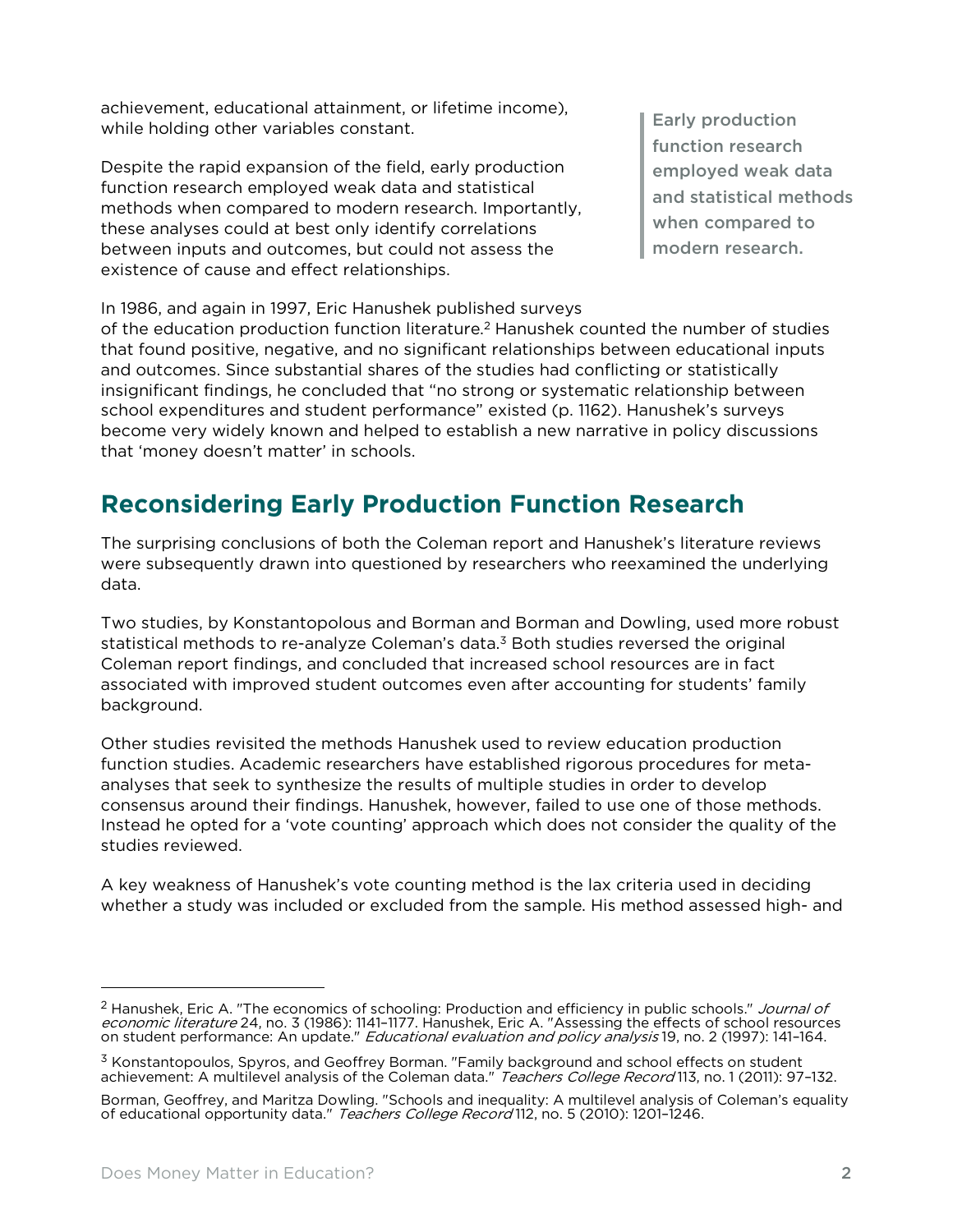low-quality studies equally. Greenwald, Hedges, and Laine<sup>4</sup>, as well as Wenglinsky<sup>5</sup>, used a more robust selection criteria and found that eleven of the twelve studies that were statistically significant showed a positive relationship between educational inputs and outcomes.<sup>6</sup> Of the studies that were not statistically significant, the majority still showed a positive relationship.

## **Better Data and Methods**

Since Hanushek's reviews, there have been major advances in research probing the relationship between educational inputs and outcomes. Modern studies are superior because they employ better data and better methods than previous work. Because of these advances, researchers can establish causal relationships among variables, not merely correlations.

Social scientists studying the relationship between educational inputs and outcomes benefit from three major improvements in the data. First, available data has become much richer. Newly available variables that capture formerly overlooked features of students or schools give researchers more power to overcome omitted variable bias, which was a major problem in early production function studies. Second, the unit of observation has become more focused. Whereas studies in the 1970s and 1980s sometimes used states or even nations as their unit of observation, masking extensive variation within states or nations, more recent studies take districts and even students as the unit of observation. Finally, scholars now utilize longitudinal data-sets (also known as panel data) which represent the relationships among variables over time. Importantly, longitudinal data allow researchers to employ more advanced methods than are possible with cross-sectional data.

With longitudinal data, researchers can exploit shifts in funding policy to isolate the impact of spending on student outcomes. When changes in state policy generate shifts in district funding that are not premised on district outcome levels, researchers can employ sophisticated quasi-experimental statistical methods

These improvements have given researchers more confidence in their results than ever before.

such as fixed effects (FE), difference-in-differences (DD), regression discontinuity (RD), and instrumental variables (IV). Unlike the old-style production function studies, these improved methods allow researchers to estimate the causal impacts of educational inputs on outcomes.

<sup>&</sup>lt;sup>4</sup> Greenwald, Rob, Larry V. Hedges, and Richard D. Laine. "The effect of school resources on student achievement." Review of educational research 66, no. 3 (1996): 361–396.

<sup>&</sup>lt;sup>5</sup> Wenglinsky, Harold. "How money matters: The effect of school district spending on academic achievement." Sociology of Education (1997): 221-237.

 $^6$  To replicate Hanushek's review of the literature, Greenwald, Hedges, and Laine (1996), as well as Wenglinsky (1997) employed rigorous meta-analysis as well as more refined selection criteria. Studies were selected if they appeared in peer-reviewed journals, used US data, included measures of academic achievement, used district level or lower data, and included covariates for socioeconomic characteristics.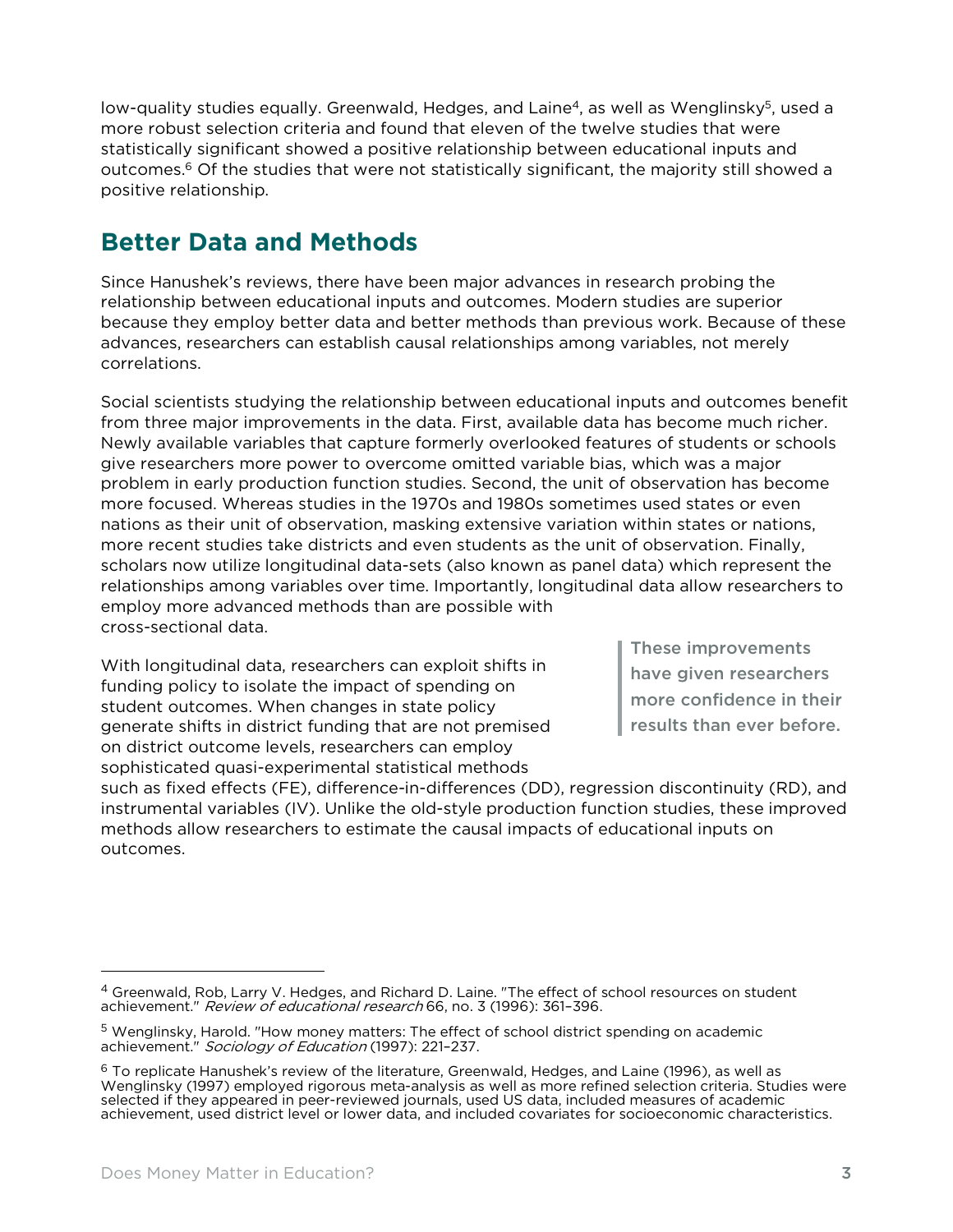Progress has also come from more precise specifications of the functional relationship between inputs and outputs and from the inclusion of controls for regional cost differences.7

Together these improvements have given researchers more confidence in their results than ever before. And as we will explain, the newer research has consistently shown that additional financial support for schools generates improved student outcomes.

#### **Studies of Specific School Resources and Student Outcomes**

While education production function studies examined the relationship between dollars and student outcomes, other research has examined the impact of specific school resources. The research literature on class size reductions and teacher salary increases are particularly well developed. Reductions in class size are costly because they require hiring additional teachers, and teacher compensation constitutes the majority of education spending.<sup>8</sup>

The famous Tennessee Project STAR (for Student-Teacher Achievement Ratio) was a largescale experiment which tested the effect of class size on student achievement. The project's experimental design provides unparalleled evidence that has been evaluated by several researchers. Krueger like others, concluded that smaller class sizes increased academic achievement and had especially high returns for minority students and those from lowincome families. 9

Among more recent re-evaluations of the Tennessee STAR data, Konstantopolous and Chun find durable positive impacts of early-grade class size reductions on achievement for all types of students in later grades.<sup>10</sup> Dynarski, Hyman, and Schanzenbach utilized the STAR data and found that students who had been taught in smaller elementary-school classes had an increased probability of attending and completing college and that the benefits were especially large for the poorest third of students.<sup>11</sup>

A large body of research supports the conclusion that teacher salaries and salaries relative to other occupations matter for teacher quality. Figlio, for example, concludes that higher

 $7$  While older research generally assumed a linear relationships between educational inputs and outcome, recent research has examined more flexible and precise specifications to capture the actual relationships among these variables. Likewise, controlling for regional cost difference is clearly important in establishing statistical relationships between school funding and student outcomes. For instance, \$1 in Lansing Michigan has more purchasing power than \$1 in Manhattan.

<sup>8</sup> Education spending numbers gathered from the National Center for Education Statistics. In the 2014-15 academic year, salaries and benefits made up 80% of per-student expenditures. Information can be found [at https://nces.ed.gov/programs/coe/indicator\\_cmb.asp#info.](https://nces.ed.gov/programs/coe/indicator_cmb.asp#info)

<sup>&</sup>lt;sup>9</sup> Krueger, Alan B. "Experimental estimates of education production functions." The Quarterly Journal of Economics 114, no. 2 (1999): 497–532.

<sup>&</sup>lt;sup>10</sup> Konstantopoulos, Spyros, and Vicki Chung. "What are the long-term effects of small classes on the achievement gap? Evidence from the lasting benefits study." *American Journal of Education* 116, no. 1 (2009): 125–154.

 $^{\rm 11}$  Dynarski, Susan, Joshua Hyman, and Diane Whitmore Schanzenbach. "Experimental evidence on the effect of childhood investments on postsecondary attainment and degree completion." Journal of Policy Analysis and Management 32, no. 4 (2013): 692–717.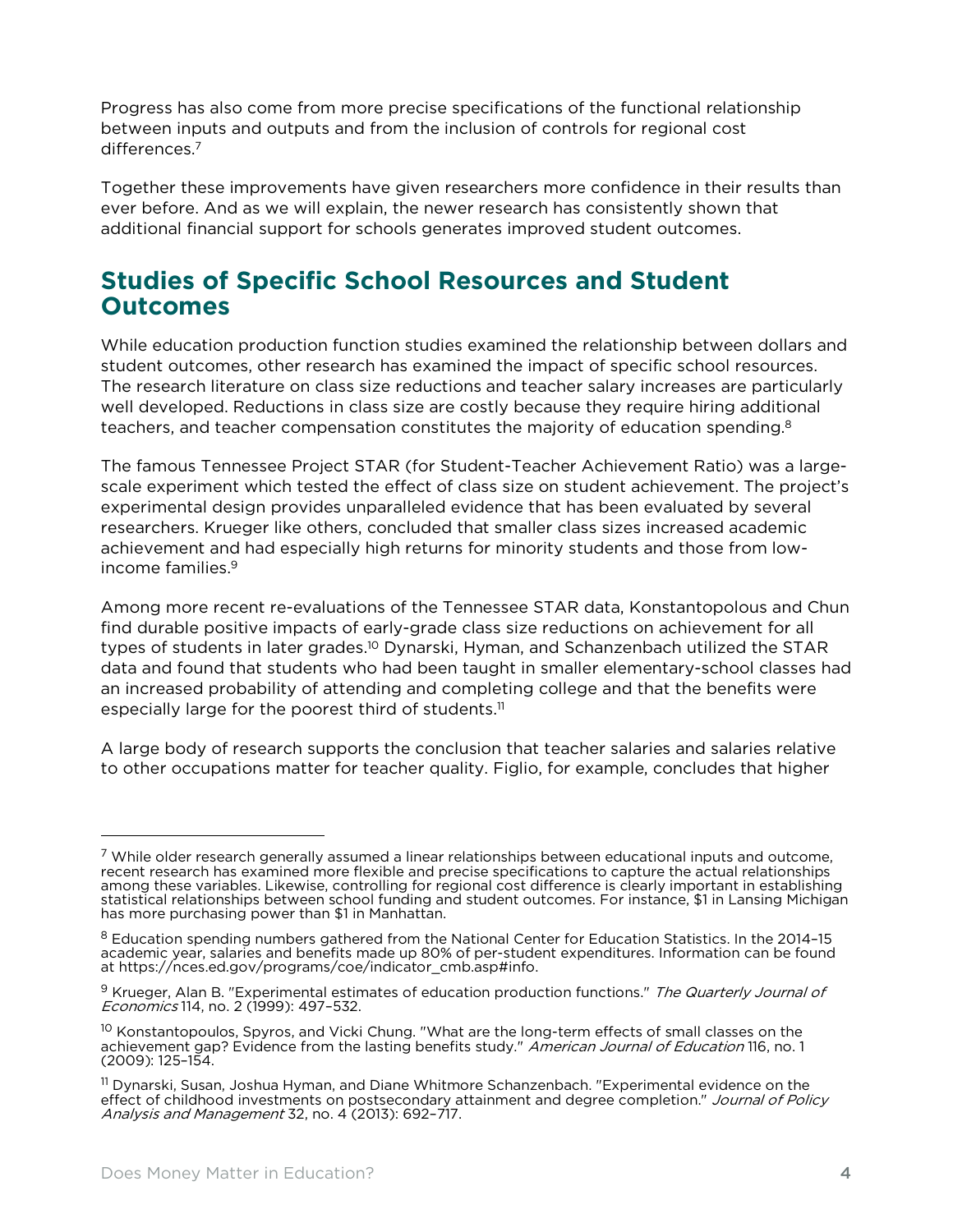teacher salaries are associated with more qualified teachers.12 Loeb and Page found that increases in teacher wages decreased high school dropout rates. Such studies have established a solid research foundation for a proposition that many view as self-evident: it is easier to attract and maintain effective teachers with higher salaries.<sup>13</sup>

## **Studies of State School Finance Reforms**

Changes in state school funding policies provide another avenue for researchers to study whether and how money matters. Statewide finance reforms enable scholars to use quasiexperimental research designs, which are more rigorous than the education production function studies of years past. In effect, when policy changes generate shifts in district funding that are not premised on their prevailing educational outcomes, it creates a natural experiment for researchers to examine how changes in spending influence student outcomes.

Research on the impacts of state school funding policy reforms have become more prevalent since the turn of the 2<sup>1st</sup> century. Analyzing finance reform in Kansas, Deke showed that increased educational spending improved college enrollment and completion.<sup>14</sup> Downes found that a Vermont finance reform that narrowed spending gaps among districts narrowed achievement gaps among districts.<sup>15</sup> These and other studies reinforce Card and Payne conclusion "that equalization of spending levels leads to a narrowing of test score outcomes across family background groups."16

Downes, Zabel, & Ansel studied accountability and school finance reforms in Massachusetts and found that finance equalization was "successful in raising the achievement of students in the previously low-spending districts."<sup>17</sup> Similarly, Guryan found that increased spending associated with Massachusetts' finance reform generated large increases in student achievement. An additional \$1,000 in low-spending districts increased achievement by between 0.3 and 0.5 standard-deviations.<sup>18</sup>

Using a uniquely powerful dataset that followed 15,000 students into adulthood, Jackson, Johnson, and Persico provide compelling evidence of the effects of increased K-12

<sup>18</sup> Guryan, Jonathan. *Does money matter? Regression-discontinuity estimates from education finance* reform in Massachusetts. No. w8269. National Bureau of Economic Research, 2001.

<sup>&</sup>lt;sup>12</sup> Figlio, David N. "Can public schools buy better-qualified teachers?." ILR Review 55, no. 4 (2002): 686-699.

 $^{13}$  Loeb, Susanna, and Marianne E. Page. "Examining the link between teacher wages and student outcomes: The importance of alternative labor market opportunities and non-pecuniary variation." Review of Economics and Statistics 82, no. 3 (2000): 393–408.

<sup>&</sup>lt;sup>14</sup> Deke, John. "A study of the impact of public school spending on postsecondary educational attainment using statewide school district refinancing in Kansas." Economics of Education Review 22, no. 3 (2003): 275–284.

<sup>&</sup>lt;sup>15</sup> Downes, Thomas A. "School finance reform and school quality: Lessons from Vermont." Helping children left behind: State aid and the pursuit of educational equity (2004): 284–313.

<sup>&</sup>lt;sup>16</sup> Card, David, and A. Abigail Payne. "School finance reform, the distribution of school spending, and the distribution of student test scores." Journal of Public Economics 83, no. 1 (2002): 49-82.

<sup>&</sup>lt;sup>17</sup> Downes, Thomas A., Jeffrey Zabel, and Dana Elizabeth Ansel. *Incomplete grade: Massachusetts education* reform at 15. MassINC, 2009.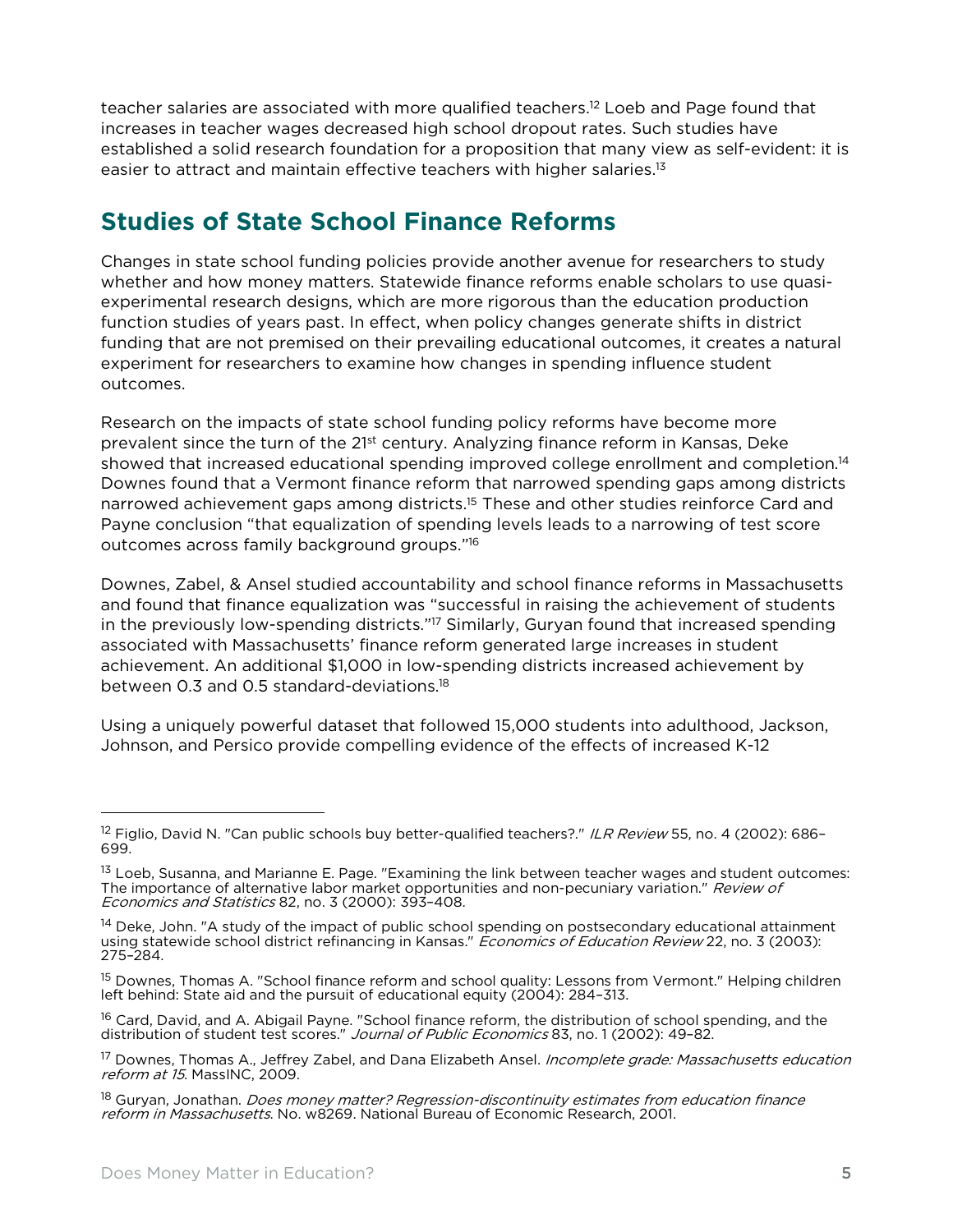expenditure on high school graduation rates, adult income, and poverty.<sup>19</sup> By looking at the differential effects of resource infusion resulting from school finance reforms in different states, they estimate that a 22 percent increase in per-pupil spending directed at lowincome students can eliminate the achievement gap between students coming from low and high income households. A 10 percent increase in per-pupil spending improved lowincome students' graduation rates by seven percentage points, and their adult hourly wages by 13 percent.

In a nationwide study, University of California-Berkeley and Northwestern University economists Lafortune, Rothstein, and Schanzenbach found that court orders and legislative reforms generated sharp, immediate and sustained increases in school spending and relative spending in low-income school districts. <sup>20</sup> These reforms, moreover, produced gradual increases in the achievement of students in low-income districts. They conclude that "finance reforms are arguably the most important policy for promoting educational opportunity since the turn away from school desegregation in the 1980s."

### **Studies of School Funding and Student Outcomes in Michigan**

Michigan is the setting for a substantial portion of the best research examining the relationship between educational inputs and outcomes, because the passage of Proposal A in 1994 established a "natural" experiment. District-level revenue and spending changes associated with Proposal A were agnostic to student

outcomes. This is an ideal context for the implementation of quasi-experimental methods. Indeed, because of Proposal A's particular features, researchers are able to estimate the causal impact of educational spending on outcomes with greater validity than is possible in other states.

In 2005, Michigan State University economist Leslie Papke used a powerful district-level panel dataset to study the impact of increased spending on students' Michigan Educational Assessment Program (MEAP) passage rates. Papke updated this research in a 2008 study published in Public Finance Review.<sup>21</sup>

Because of Proposal A's particular features, researchers are able to estimate the causal impact of educational spending on outcomes with greater validity than is possible in other states.

To estimate the impact of spending changes on MEAP passage rates, Papke used both fixed-effect (FE) and fixed-effect instrumental variable (FE-IV) models. Both methods

<sup>&</sup>lt;sup>19</sup> Jackson, Kirabo, C., Rucker Johnson, and Claudia Persico. "The effects of school spending on educational and economic outcomes: Evidence from school finance reforms." The Quarterly Journal of Economics 131(1), 157–218.

<sup>&</sup>lt;sup>20</sup> Lafortune, Julien, Jesse Rothstein & Diane Whitmore Schanzenbach, School finance reform and the<br>distribution of student achievement 1. 3 (Northwestern Inst. for Policy Research, Working Paper No. WP-16-04, 2016), https://www.ipr.northwestern.edu/publications/docs/working papers/2016/WP-16-04.pdf.

<sup>&</sup>lt;sup>21</sup> Papke, Leslie E. "The effects of changes in Michigan's school finance system." *Public Finance Review* 36, no. 4 (2008): 456–474.

Papke, Leslie E. "The effects of spending on test pass rates: Evidence from Michigan." Journal of Public Economics 89, no. 5–6 (2005): 821–839.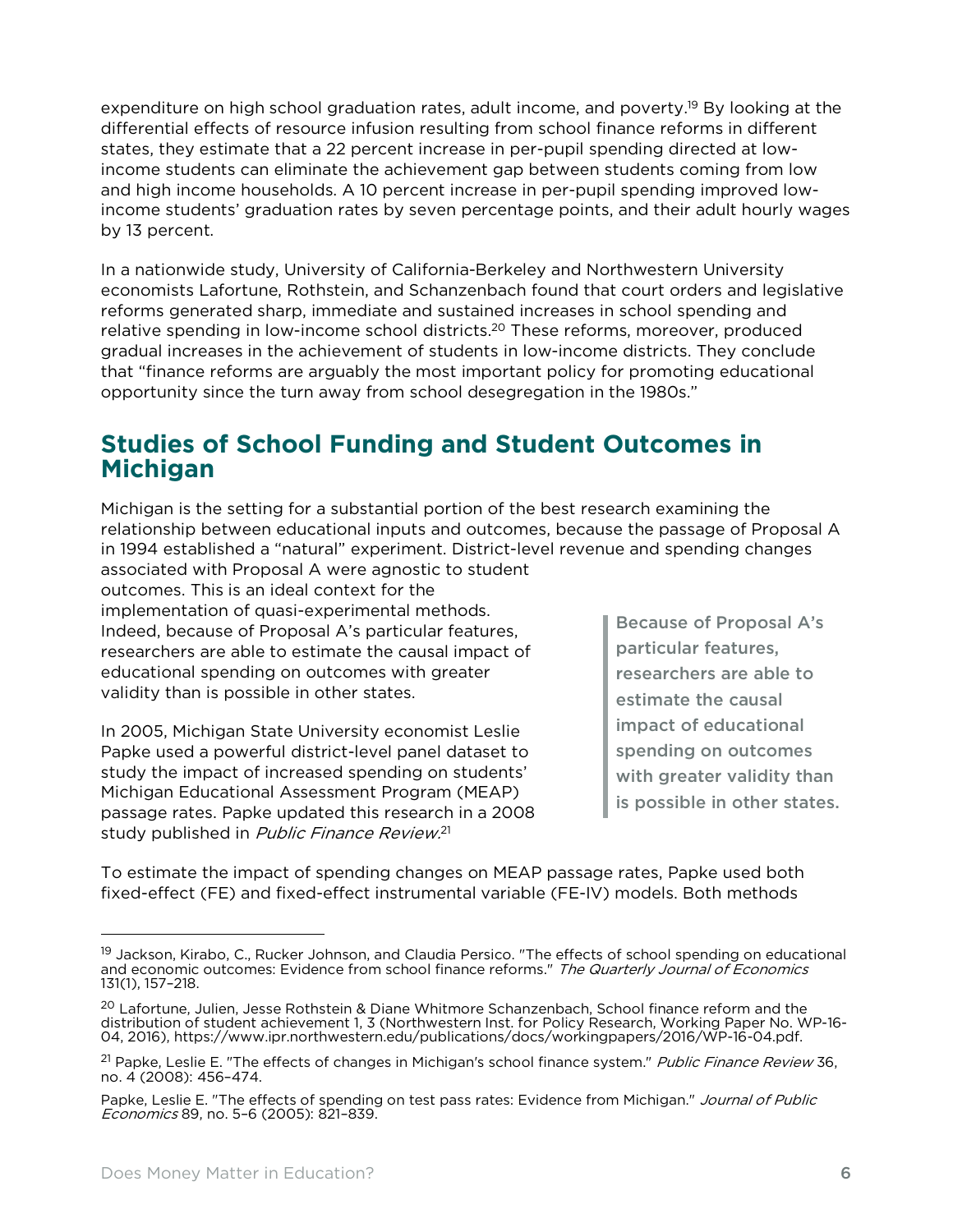showed large positive effects of spending on fourth-grade pass rates. Papke's FE model showed that a ten percent spending increase raised pass rates by 2.5 percentage points, while the FE-IV model found that a 3.7 percentage point increase pass rates from a ten percent increase in funding. The learning gains were larger for students in low-performing districts,

Joydeep Roy, a Columbia University professor and senior economist at the New York City Independent Budget Office, updated and refined Papke's research in a 2011 study published in *Education Finance and Policy.<sup>22</sup>* Roy examined several measures of student achievement. He controlled for the presence of charter schools and shifts in the composition of district students. He also examined changes in spending inequality between high- and low-income districts, and isolated both the immediate and longer-term effects of the Proposal A spending reforms.

Roy concluded that Proposal A reduced spending inequality in Michigan to a greater degree than the average among states in which courts mandated funding reform, such as in California following the first *Serrano* case.<sup>23</sup> Moreover, reductions in funding inequality narrowed achievement gaps, as low-income schools' performance improved relative to their high-funded peers. Consistent with previous research in Michigan and elsewhere, Roy found that increases in school spending, especially in less affluent districts, improved student outcomes.

Joshua Hyman built upon Papke and Roy's research by examining the long-run effects of Proposal A funding changes.<sup>24</sup> His study, published in the *American Economic Journal*, examined the impacts of funding changes on student-to-staff ratios and teacher salaries in students' elementary schools, and then documented how these resource changes influenced students' college enrollment and persistence.

To test these relationships, Hyman created an original dataset that linked data on fourth grade Michigan students and their schools from 1995 to 2000 with data on students' subsequent postsecondary enrollment. 25

Hyman's causal analysis found that a \$1,000 increase in school spending increased college enrollment by 3.3 percentage points and college completion by 2.1 percentage points. Relative to their starting points, these are increases of seven and 12 percent, respectively, resulting from an approximately 10 percent increase in spending.

 $22$  Roy, Joydeep. "Impact of school finance reform on resource equalization and academic performance: Evidence from Michigan." Education Finance and Policy 6, no. 2 (2011): 137–167.

<sup>&</sup>lt;sup>23</sup> For information on California's *Serrano* cases, along with other relevant education litigation, see summaries provided by Stanford's Equality of Opportunity and Education, here: <https://edeq.stanford.edu/sections/landmark-us-cases-related-equality-opportunity-education>

<sup>&</sup>lt;sup>24</sup> Hyman, Joshua. "Does money matter in the long run? Effects of school spending on educational attainment." American Economic Journal: Economic Policy 9, no. 4 (2017): 256–80.

<sup>&</sup>lt;sup>25</sup> Hyman used district foundation allowances under Proposal A as an instrument (IV) to predict district spending in order to guard against potential bias in his results. He further mitigated potential bias by tracking students across grades and districts and by controlling for student's previous achievement.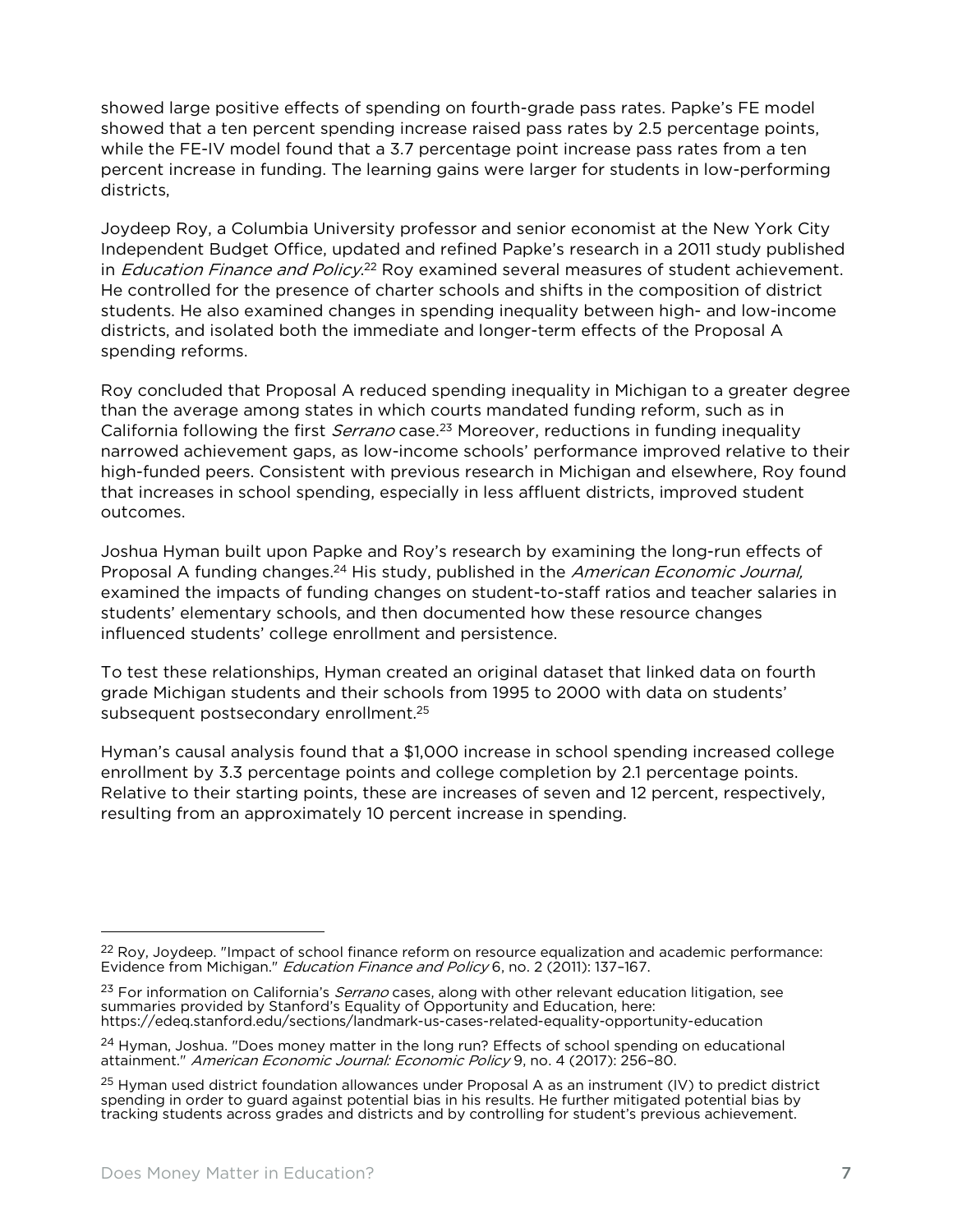## **An Outlier Study**

While much research, using progressively more sophisticated methods, has established that spending increases produce significant improvement in student outcomes, a recent Michigan-based study arrived at contrary conclusions. Ben DeGrow, director of Education Policy at the Mackinac Center for Public Policy, and Dr. Edward Hoang, an assistant professor at the University of Colorado-Colorado Springs find no impact of educational spending on standardized test scores.<sup>26</sup>

DeGrow and Hoang's study was released by a policy advocacy organization, the Mackinac Center, so it was not subject to peer review like other research surveyed above. Perhaps for this reason, the study's description of its research methods is more cryptic than is customary.

DeGrow and Hoang use a basic regression model similar to education production function studies to predict 28 test score measures. The authors find insignificant statistical relationships between spending and most test score measures and on this basis conclude that money doesn't matter for student performance in Michigan.

The methods underlying these conclusions, however, are highly unorthodox. The models exclude standard control variables in education research (e.g., special education enrollment). Insofar as these omitted variables are correlated with test scores, the authors' findings are biased. Meanwhile, an unusual and poorly explained variable, grade enrollment, has a huge impact on the authors' results. The authors do not explain why the number of students enrolled in a grade should have such an outsized impact on test scores.

In another break from previous research, DeGrow and Hoang use school buildings as their unit of observation. They note using 4,000 Michigan schools in their sample. (But Michigan did not have that many public schools during their study period.) Because much public education spending is accounted for at the district-level, and not allocated to the schoollevel in administrative data, their use of building-level data could bias the results.

Another curious feature of DeGrow and Hoang's findings is the extraordinarily high Rsquared values of their models. The R-squared statistic measures the share variance in the outcome variable (test scores) that is explained by a model's predictor variables. Rarely in social science research do these values go higher than 0.7. Without explanation, DeGrow and Hoang's models have R-squared values of approximately 0.9—a remarkably high value rarely seen outside of studies using simulated data. If the authors have truly discovered such striking results from their parsimonious statistical models, they should certainly share these findings more widely by publishing them in a peer-reviewed scholarly journal.

## **Conclusions**

 $\overline{a}$ 

Research on the impacts of educational inputs on student outcomes has vastly changed since the time when the "money doesn't matter" slogan first appeared in education policy discussions. Recent research using improved data and methods has reversed earlier negative conclusions, and consistently found that expenditure increases improve student

<sup>&</sup>lt;sup>26</sup> DeGrow, Ben, and Ed Hoang. "School spending and student achievement in Michigan: What's the relationship? A Mackinac Center Report." Mackinac Center for Public Policy (2016).